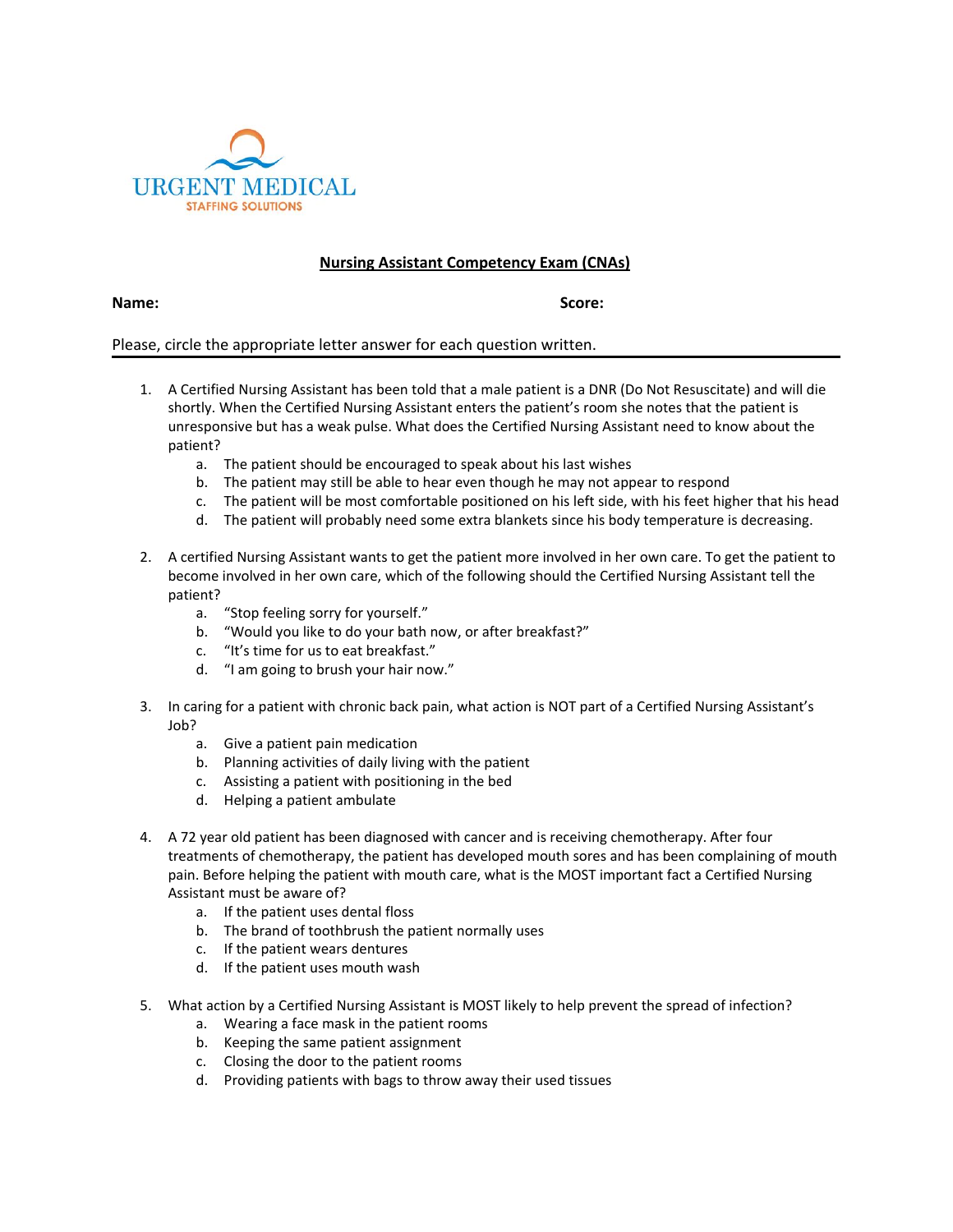- 6. How many milliliters are there in four and one third (4⅓ ounces? 30 milliliters equals one (1) ounce.
	- a. 100 ml
	- b. 130 ml
	- c. 150 ml
	- d. 180 ml
- 7. According to this clock, what time will it be in one-half hour?



- 8. When planning to give care to elderly patients who are alert and oriented, a Certified Nursing Assistant needs to remember that:
	- a. Patients should take an active role in their care
	- b. The wishes of family members are more important than the wishes of most patients
	- c. The health care staff should decide what type of care is best for the patient without asking the patients
	- d. Patients are responsible for the results of their treatments
- 9. An elderly patient who has a diagnosis of influenza has been admitted to a hospital unit. What personal protective equipment (PPE) should a Certified Nursing Assistant put on before entering the room to speak with the patient?
	- a. Gloves only
	- b. Mask, gown, and gloves
	- c. Gown and gloves only
	- d. Mask only
- 10. A Certified Nursing Assistant is feeding a patient a pureed diet. How should the Certified Nursing Assistant feed this patient?
	- a. By asking the patient their preferences for eating
	- b. By feeding all of one food at a time
	- c. Any way the Certified Nursing Assistant wishes, since pureed food has no taste
	- d. By mixing all of the food together to make feeding easier
- 11. Cold applications may cause injury to a patient if the patient has:
	- a. A fever
	- b. Dependent swelling
	- c. Poor circulation
	- d. Large bruises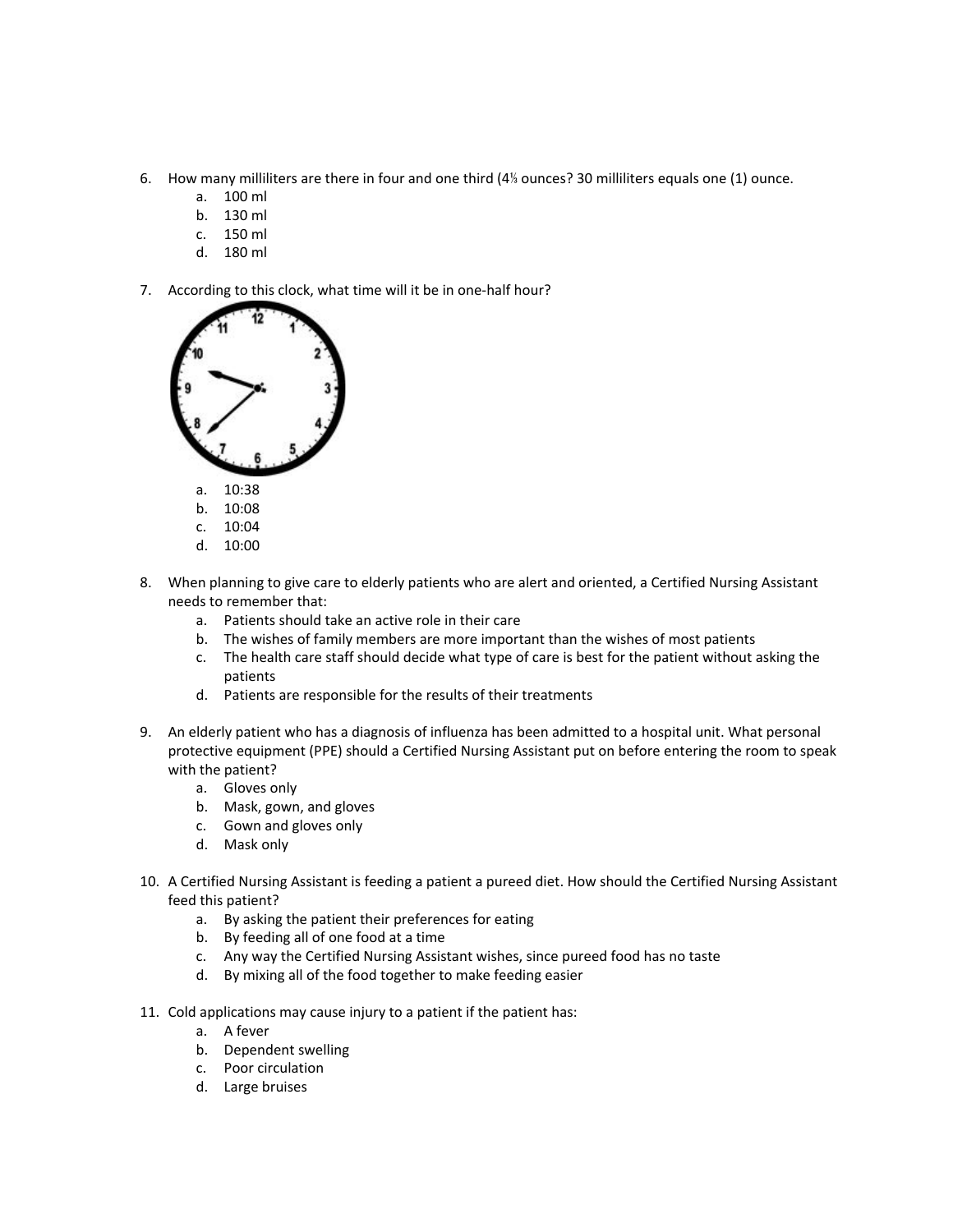- 12. How many milliliters are there in twelve and one-half (12 ½) ounces? 30 milliliters equals one (1) ounce.
	- a. 350 ml
	- b. 375 ml
	- c. 400 ml
	- d. 425 ml
- 13. An important function of the skin is to:
	- a. Allow the body to move
	- b. Help with gastric motility
	- c. Promote exchange of gases within the body
	- d. Protect the body from infection
- 14. A Certified Nursing Assistant is instructed to keep a record of a patient's fluid intake. The patient leaves 2 ounces of juice in a 5 ounce cup. How many milliliters should be entered on the patient's fluid intake record? (30ml = 1 ounce)
	- a. 45 ml
	- b. 75 ml
	- c. 90 ml
	- d. 150 ml
- 15. You are working as a Certified Nursing Assistant and a doctor you have never worked with before tells you to remove a Foley catheter from a patient. What should you do?
	- a. Remove the Foley catheter
	- b. Identify yourself as a CAN and ask the doctor to tell the nurse
	- c. Tell the doctor to remove the catheter themselves
	- d. Tell the doctor you refuse to remove the catheter
- 16. Mr. Marks says he is not getting any oxygen from his cannula into his nose. What should the Certified Nursing Assistant do FIRST?
	- a. Turn the oxygen to 15 liters to test to see if it is working properly
	- b. Turn the oxygen off
	- c. Check the tubing connection to the oxygen tank
	- d. Tell Mr. Marks to breathe faster to increase the amount of oxygen he is taking in
- 17. When you, as a Certified Nursing Assistant, are communicating with a 70-year-old patient, it is important that you:
	- a. Speak softly, since the elderly often have hearing deficits
	- b. Listen carefully to the patient
	- c. Frequently interrupt the patient to get your point across
	- d. Talk to the patient's family members, as the patient is unlikely to comprehend the information
- 18. Mr. Johnson is a patient with memory problems who frequently loses his eyeglasses. He accuses a Certified Nursing Assistant of throwing them away. How should the CNA handle this situation?
	- a. Acknowledge Mr. Johnson's statement and help him find his glasses
	- b. Encourage Mr. Johnson to apologize for his statement
	- c. Remind Mr. Johnson that employees are not usually careless with patient property
	- d. Tell Mr. Johnson he is wrong
- 19. What is the MOST common patient activity that results in falls?
	- a. Putting on slippers
	- b. Reaching for the telephone
	- c. Getting up and going to the bathroom
	- d. Ambulating in the hallway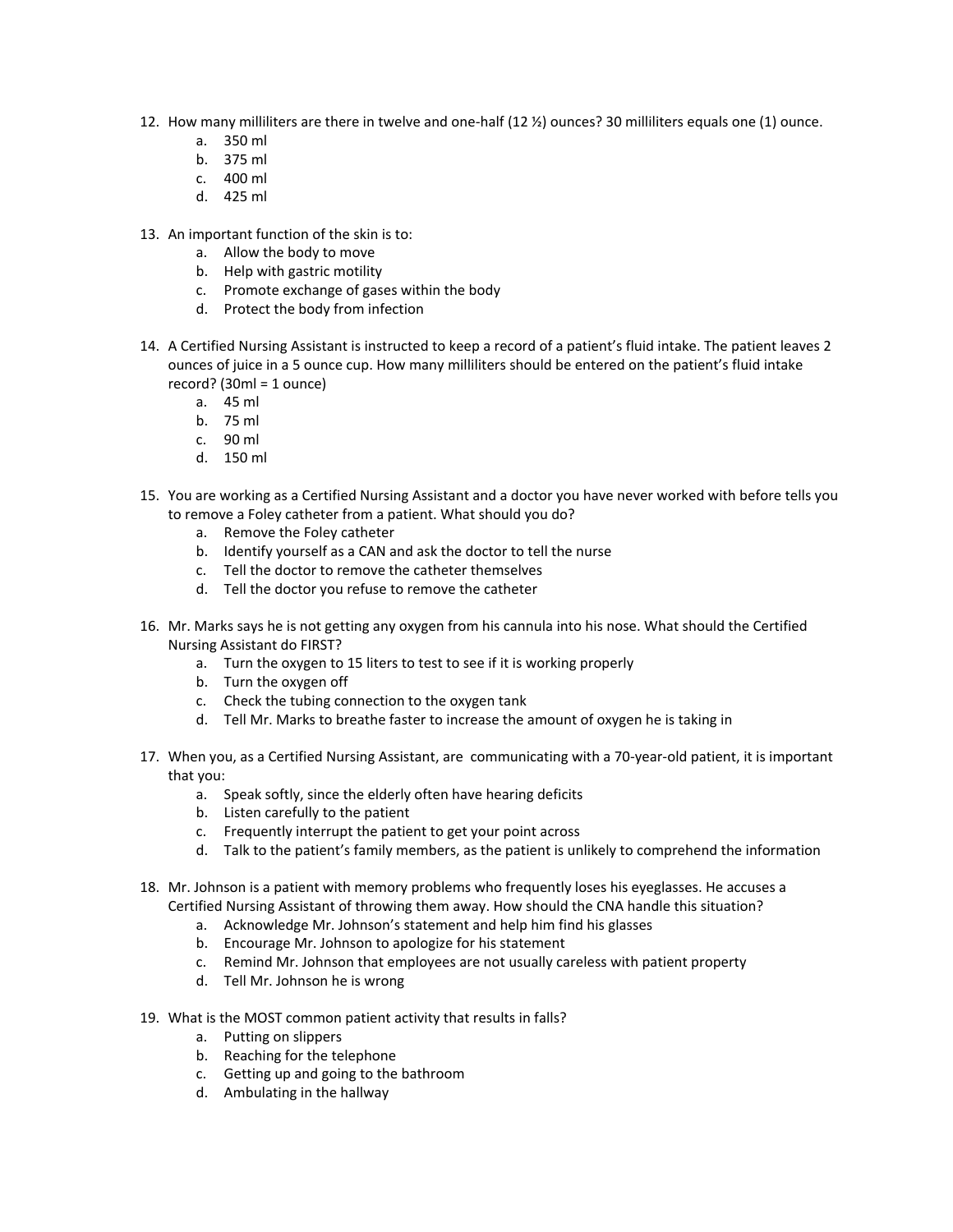- 20. You are working as a Certified Nursing Assistant who is assigned to assist a post-operative patient who has just returned to the surgical unit from the recovery room. Which of the following should you report IMMEDIATELY to the nurse who is taking care of the patient?
	- a. The patient is complaining of pain
	- b. The patient has a systolic blood pressure drop of 5mmHg from her post-op pressure of 120/80
	- c. The patient's skin is pink and slightly warm to the touch
	- d. The patient's intravenous solution is dripping regularly into the intravenous line
- 21. 30 milliliters equals one (1) ounce. A patient is given five (5) ounces of juice and the patient drinks all of it. How many milliliters did the patient drink?
	- a. 150 ml
	- b. 200 ml
	- c. 250 ml
	- d. 300 ml
- 22. What procedure would be INCORRECT for a Certified Nursing Assistant to perform when providing foot care to a patient?
	- a. Placing small pieces of gauze between the patient's toes
	- b. Cutting the patient's toenails
	- c. Encouraging the patient to wear socks with shoes
	- d. Checking the patient's feet for reddened areas
- 23. If the Certified Nursing Assistant needs to wear a gown in an isolation room, what should the SNA assistant do with that gown?
	- a. Keep that same gown for use in all isolation rooms
	- b. Leave the gown untied so it can be easily removed later
	- c. Take the gown off in a utility room away from the patients room
	- d. Remove the gown before exiting the patients room and throw it away
- 24. A female Certified Nursing Assistant is assigned by a nurse to take a blood sugar reading of a new patient. When the CAN meets this new patient for the first time, the CAN should:
	- a. Ask the patient if he has diabetes
	- b. Put on gloves
	- c. Check the patient's diet
	- d. Introduce herself to the patient
- 25. A patient has an indwelling catheter connected to a drainage bag. For this patient the drainage bag should be:
	- a. Below the level of his bladder
	- b. At the level of his bladder
	- c. At the level of his kidneys
	- d. Above the level of his kidneys
- 26. A Certified Nursing Assistant is assisting a patient with a high risk of fall, who is using the commode. The CNA receives another page to go to another patient's room. What should the CNA do?
	- a. Tell the patient they will be right back and leave the room in response to the page
	- b. Make sure the patient using the commode has the call bell within reach before leaving the room
	- c. Stay with the patient who is using the commode and ignore the page
	- d. Contact the person paging and say they are unable to respond at this time